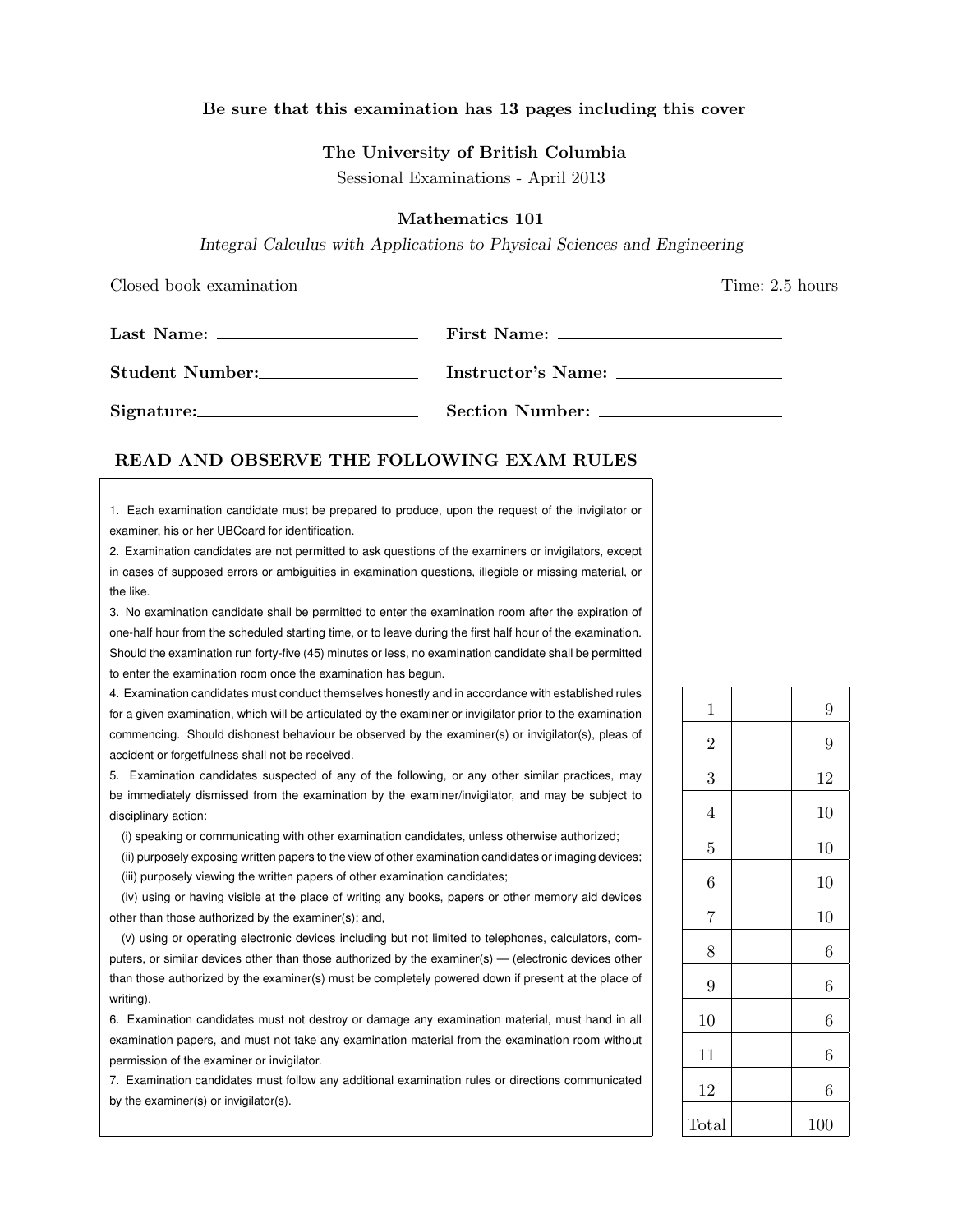April 2013 Mathematics 101 Page 2 of 13 pages

Marks

**Short-Answer Questions.** Questions  $1 - 3$  are short-answer questions. Put your answer in the box provided. Simplify your answer as much as possible. Full marks will be awarded for a correct answer placed in the box. Show your work, for part marks.

[9] 1. In each of the questions below, at most 1 mark will be awarded for an incorrect answer.

The graph below applies to both parts (a) and (b).



(a) [3] Use the Trapezoidal Rule, with  $n = 4$ , to estimate the area under the graph between  $x = 2$  and  $x = 6$ . Remember to simplify your answer completely.

Answer

(b) [3] Use Simpson's Rule, with  $n = 4$ , to estimate the area under the graph between  $x = 2$ and  $x = 6$ .

Answer

(c) [3] Evaluate 
$$
\int_1^2 \frac{dx}{x+x^2}.
$$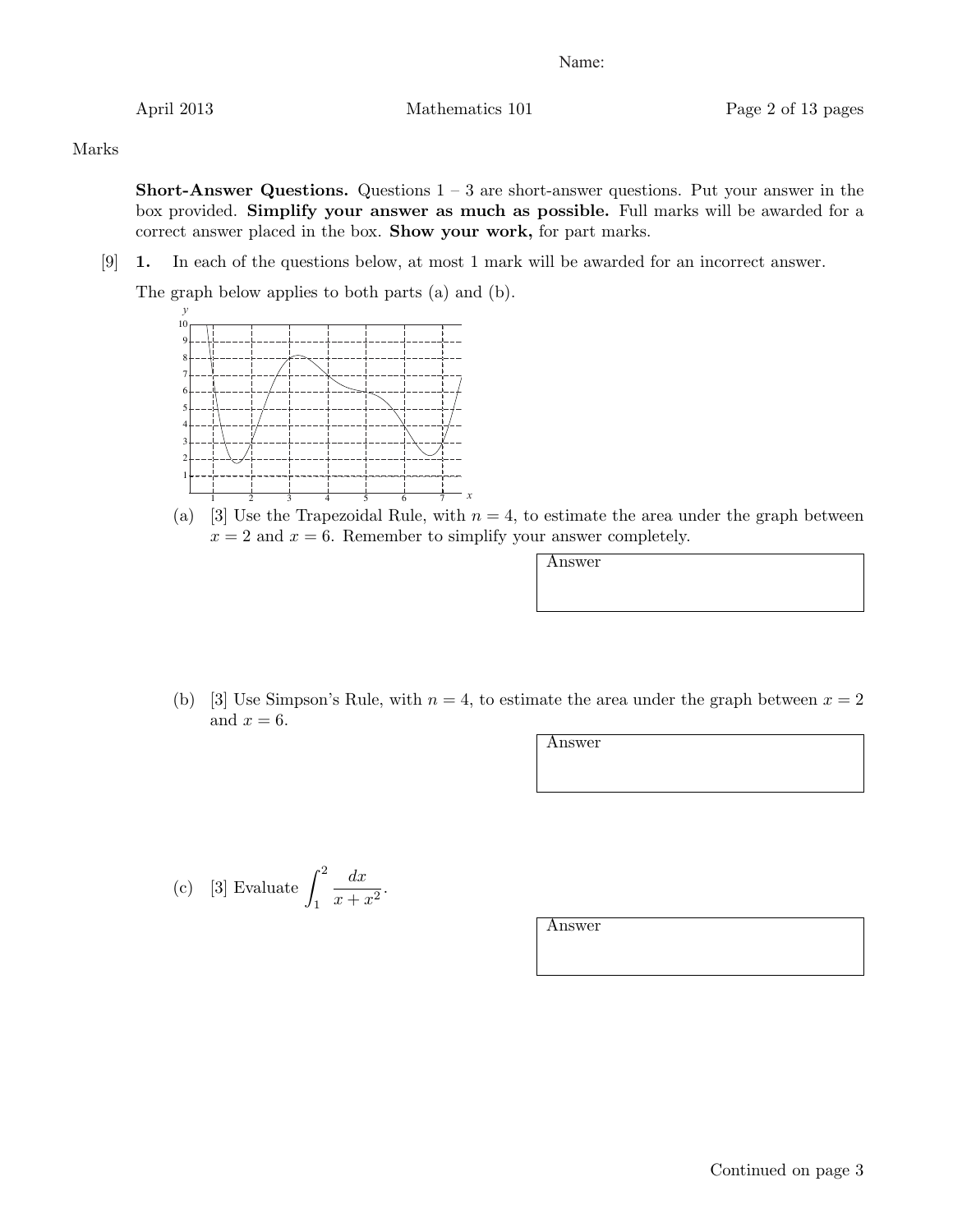April 2013 Mathematics 101 Page 3 of 13 pages

- [9] 2. In each of the questions below, at most 1 mark will be awarded for an incorrect answer.
	- (a) [3] Consider the sequence  $\left\{(-1)^n \sin\left(\frac{1}{n}\right)\right\}$ . State whether this sequence converges or diverges, and if it converges give its limit.

Answer

(b) [3] Find the sum of the series  $\sum_{n=1}^{\infty}$  $n=2$  $3 \cdot 4^{n+1}$  $\frac{1}{8 \cdot 5^n}$ . Remember to simplify your answer completely.

Answer

(c) [3] The first two terms in the MacLaurin series for  $x^2 \sin(x^3)$  are  $ax^5 + bx^{11}$ , where a and  $b$  are constants. Find the values of  $a$  and  $b$ .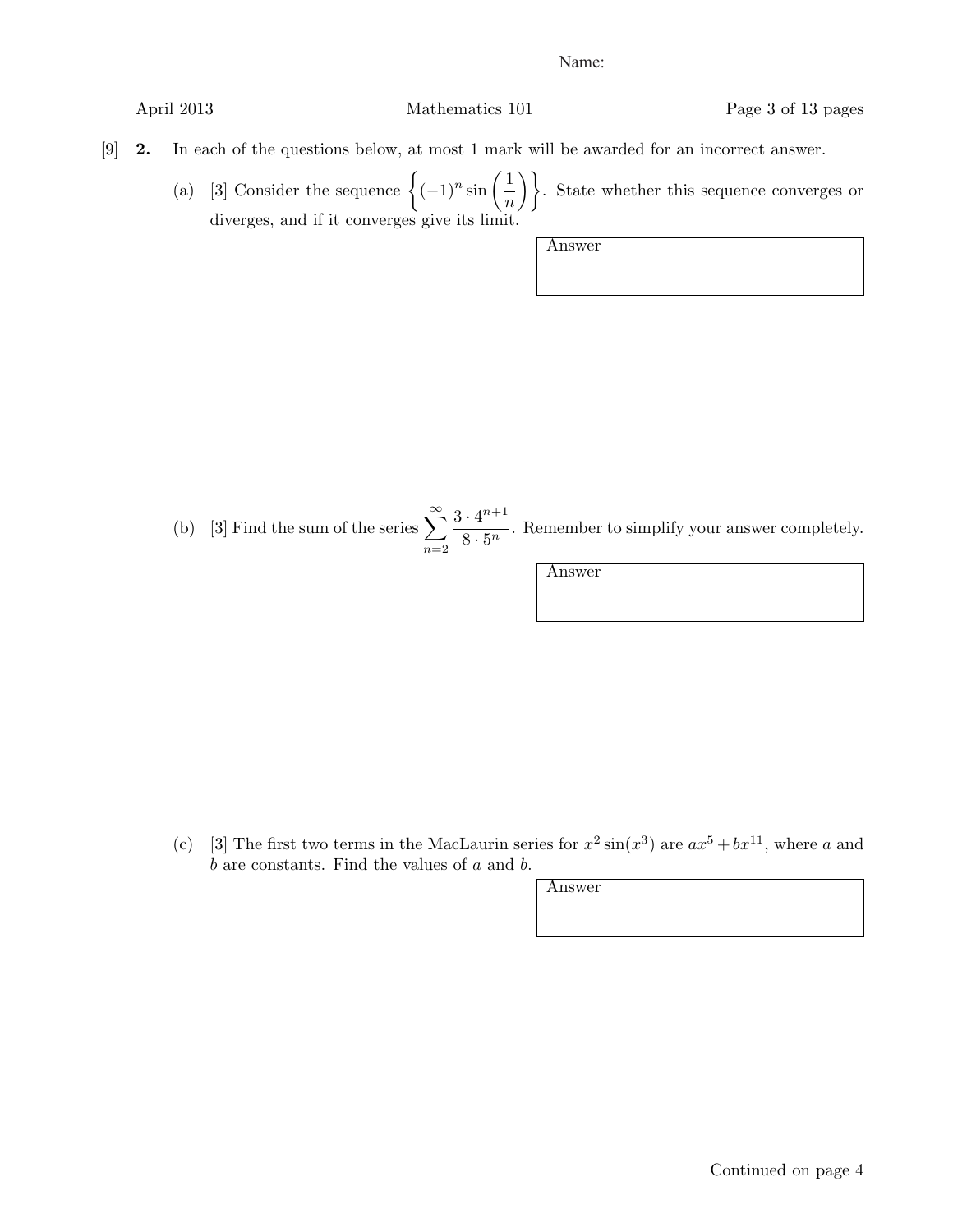April 2013 Mathematics 101 Page 4 of 13 pages

- [12] 3. In each of the questions below, 1, 2, or 3 marks may be awarded for an incorrect answer. As in Questions 1 and 2, a correct, simplified answer generates full marks.
	- (a) [4] Evaluate  $\int_0^3$  $\int_{1}^{1} (2x-1)e^{x^2-x} dx.$

Answer

(b) [4] A force of 10 N (newtons) is required to hold a spring stretched 5 cm beyond its natural length. How much work, in joules (J), is done in stretching the spring from its natural length to 50 cm beyond its natural length?

| v<br>۰, |
|---------|
|---------|

(c) [4] If 
$$
x \sin(\pi x) = \int_0^x f(t) dt
$$
 where f is a continuous function, find  $f(4)$ .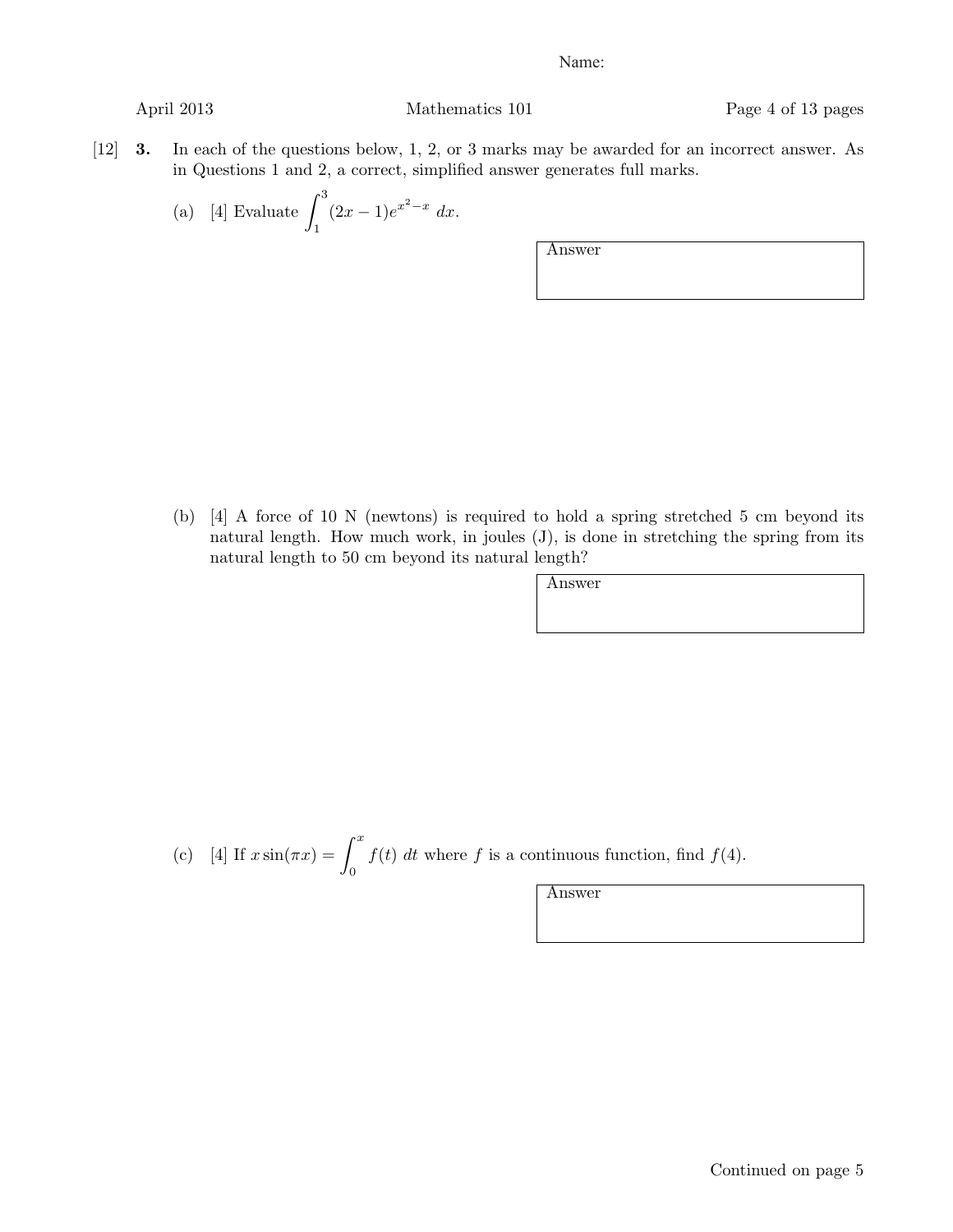Full-Solution Problems. In questions 4–12, justify your answers and show all your work. If a box is provided, write your final answer there. Unless otherwise indicated, simplification of numerical answers is required in these questions.

[10] 4. The graph below shows the region between  $y = 4 + \pi \sin x$  and  $y = 4 + 2\pi - 2x$ .



(a) [6] Find the area of this region.

| Answer |  |  |
|--------|--|--|
|        |  |  |
|        |  |  |

(b) [4] The region is rotated about the line  $y = -1$ . Express in terms of definite integrals the volume of the resulting solid. Do not evaluate the integrals. Also, it is not necessary to simplify them.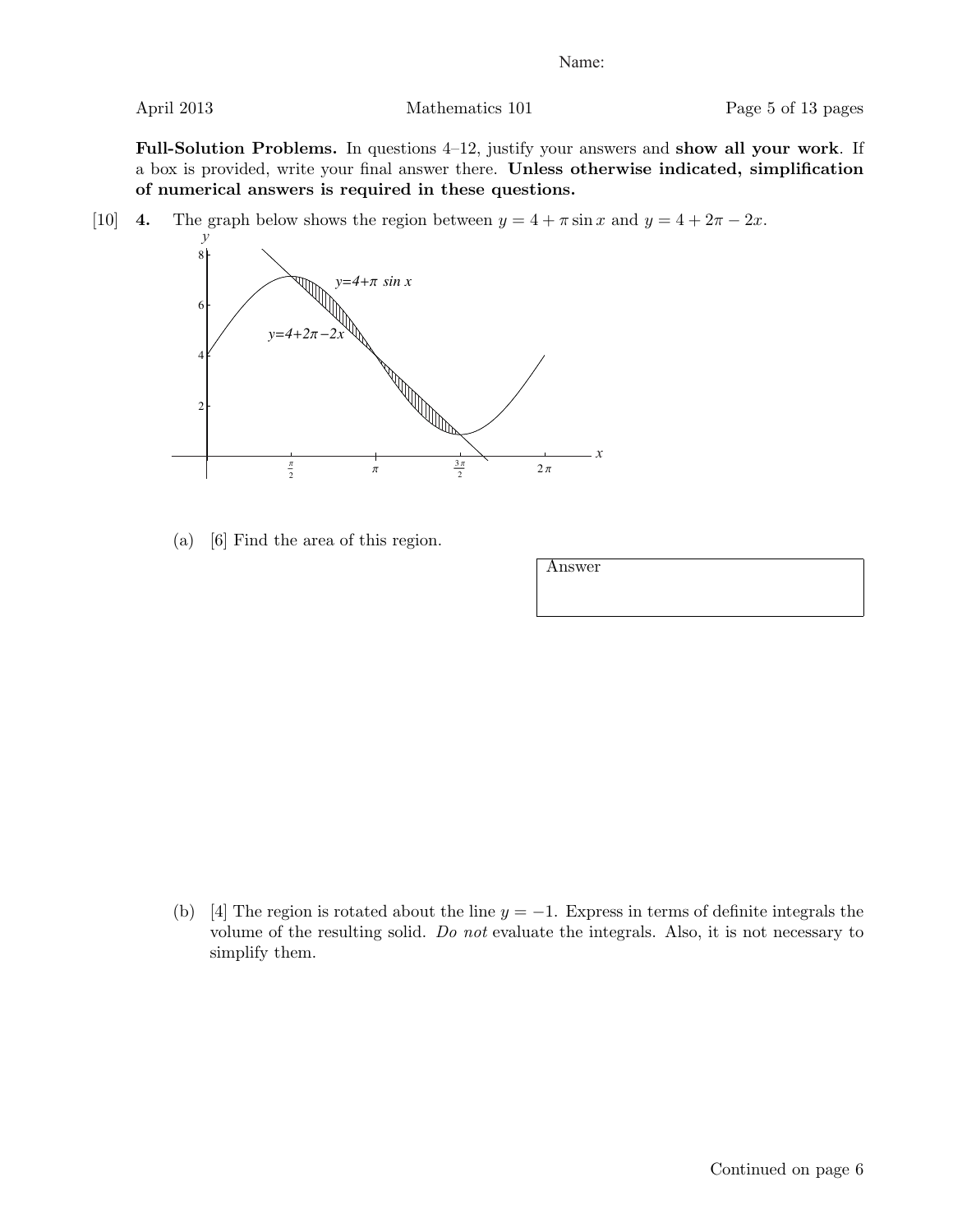may use the formulas  $\sum_{i=1}^{n} i = n(n+1)/2$  and  $\sum_{i=1}^{n} i^2 = n(n+1)(2n+1)/6$ .

April 2013 Mathematics 101 Page 6 of 13 pages

[10] **5.** (a) [5] Using a limit of right-endpoint Riemann sums, evaluate  $\int_0^4 x^2 dx$ . No credit will be given for the use of antidifferentiation, but you may use it to check your answer. You

> (b) [5] Find the centroid of the region below, which consists of a semicircle of radius 3 on top of a rectangle of width 6 and height 2.

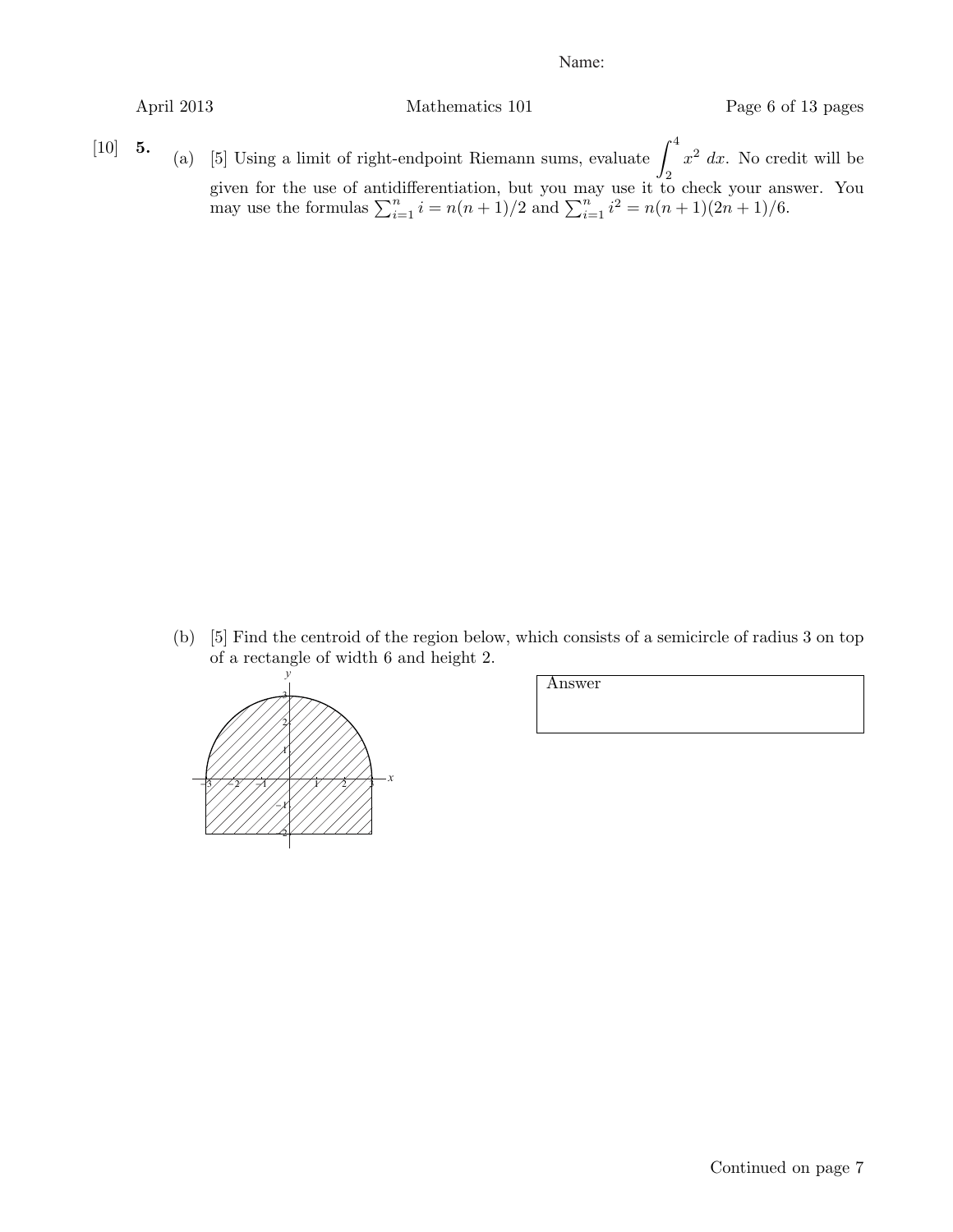April 2013 Mathematics 101 Page 7 of 13 pages

[10] **6.** (a) [5] Evaluate 
$$
\int_0^1 \tan^{-1} x \ dx
$$
.

Answer

(b) [5] Evaluate 
$$
\int \frac{2x - 1}{x^2 - 2x + 5} dx
$$
.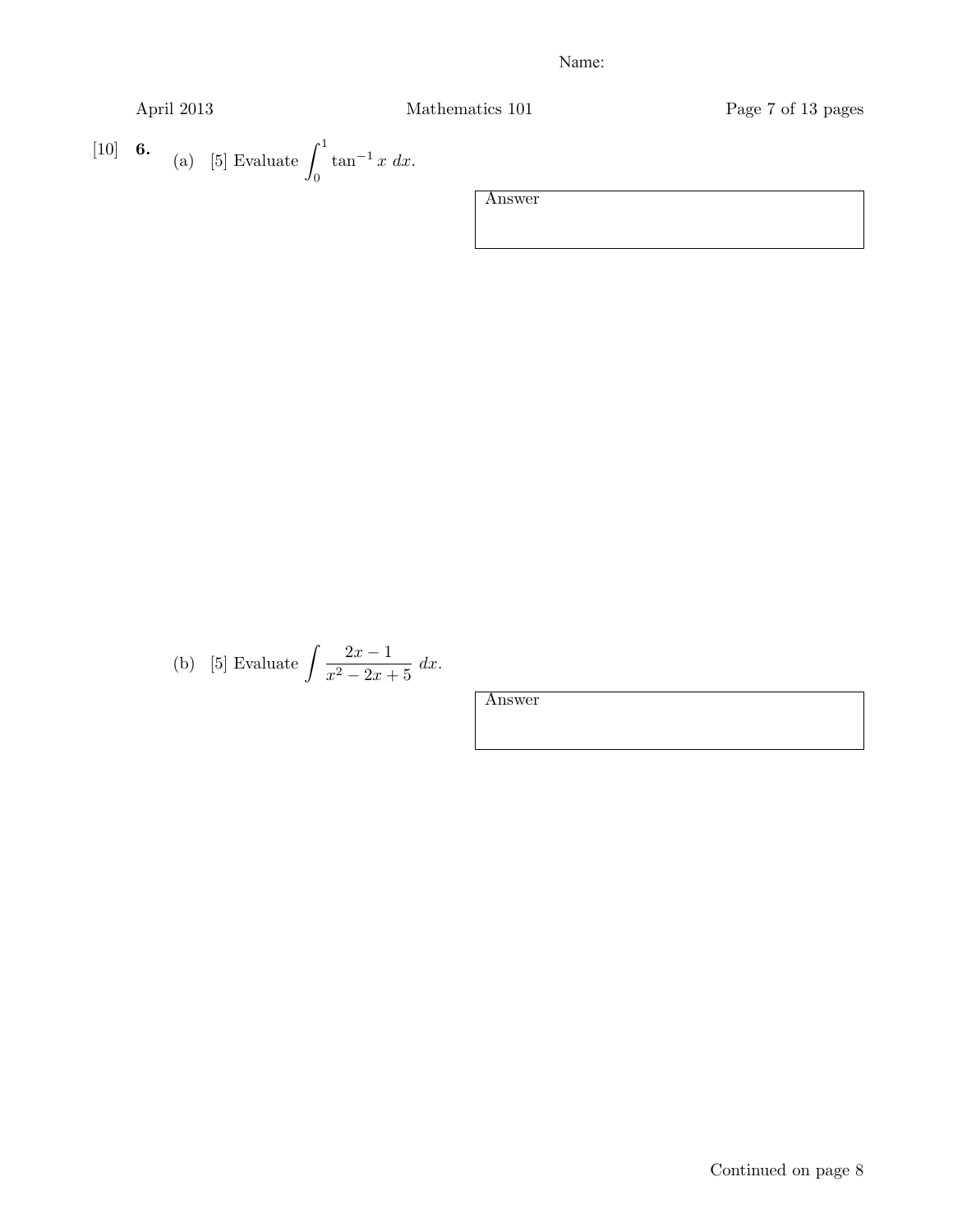April 2013 Mathematics 101 Page 8 of 13 pages [10] **7.** (a) [5] Show that  $\int_{0}^{\pi/4}$  $\cos^4 \theta \, d\theta = (8 + 3\pi)/32.$ 

0

(b) [5] Evaluate  $\int_1^1$  $-1$  $\frac{dx}{(x^2+1)^3}$ . You may use the result of part (a) above, whether or not you completed that problem.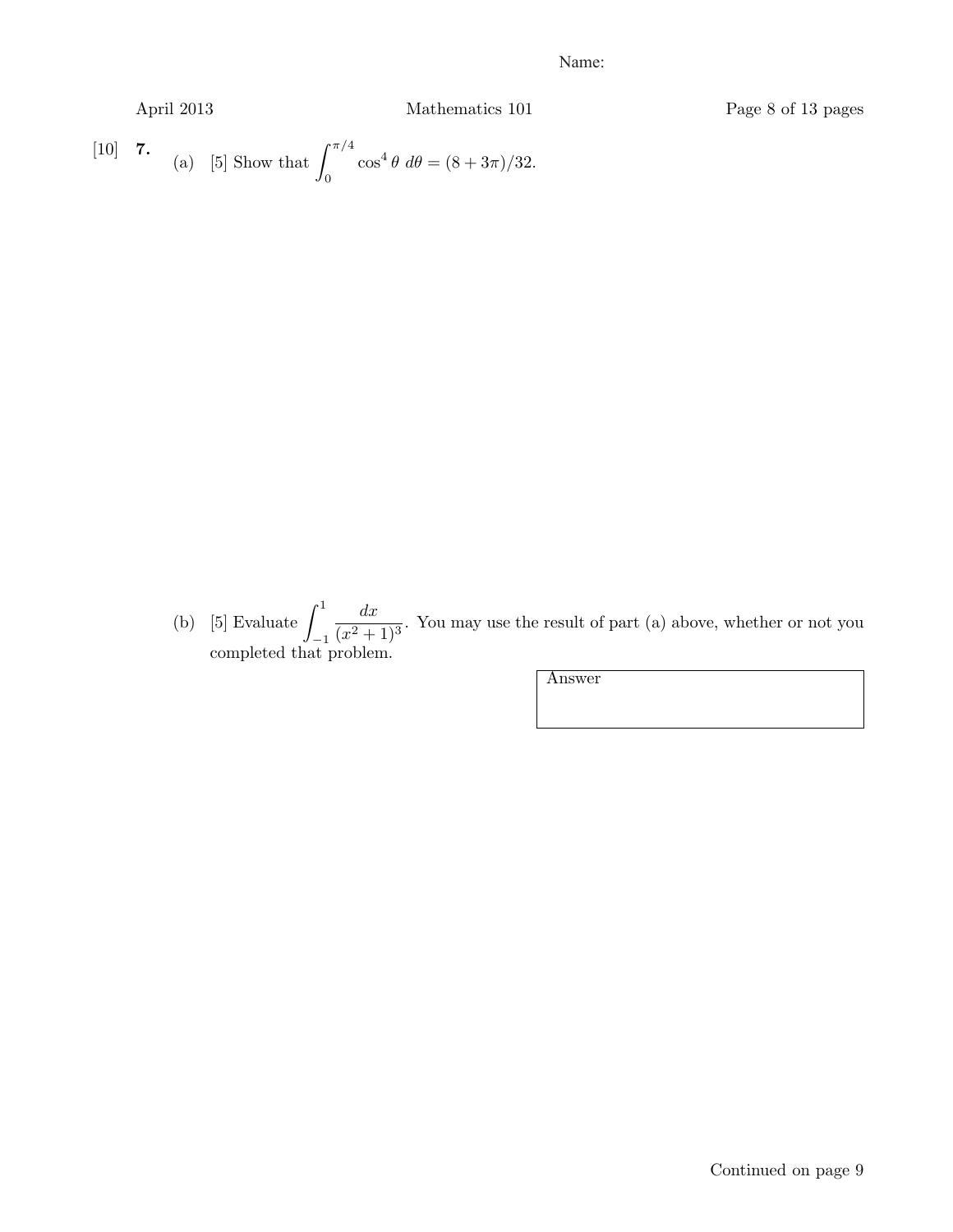April 2013 Mathematics 101 Page 9 of 13 pages

[6] 8. A tank contains 1000 L (litres) of pure water. A solution that contains 0.01 kg/L of sugar is poured into the tank at a rate of 20 L/min. The tank's contents are thoroughly mixed and drain out of the tank at the same rate. How much sugar is in the tank after one hour?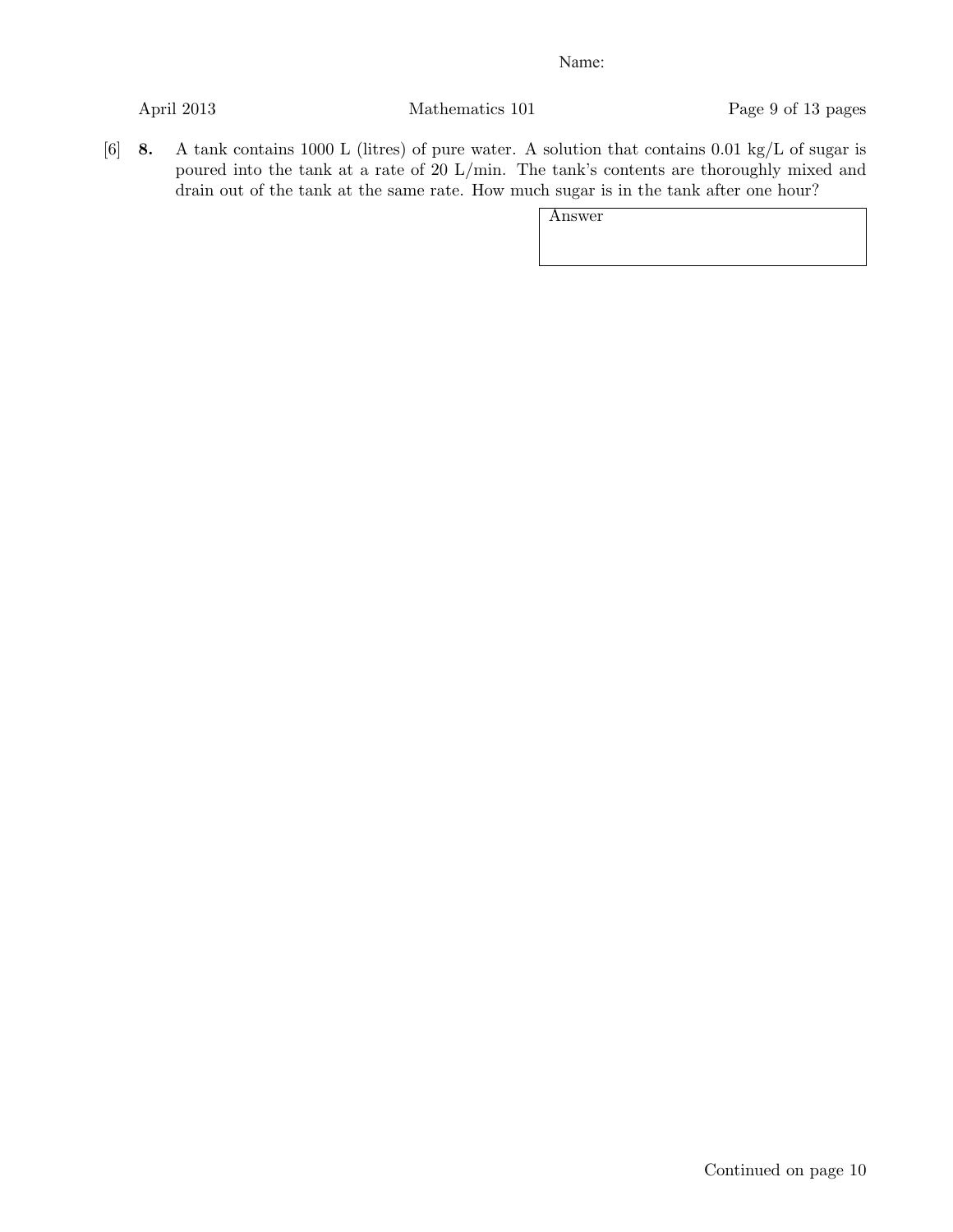April 2013 Mathematics 101 Page 10 of 13 pages

[6] 9. Determine, with explanation, whether the following series converge or diverge.

(a) 
$$
[3]
$$
  $1 + \frac{1}{3} + \frac{1}{5} + \frac{1}{7} + \frac{1}{9} + \cdots$ 

(b) 
$$
[3] \sum_{n=1}^{\infty} \frac{(2n+1)}{2^{2n+1}}
$$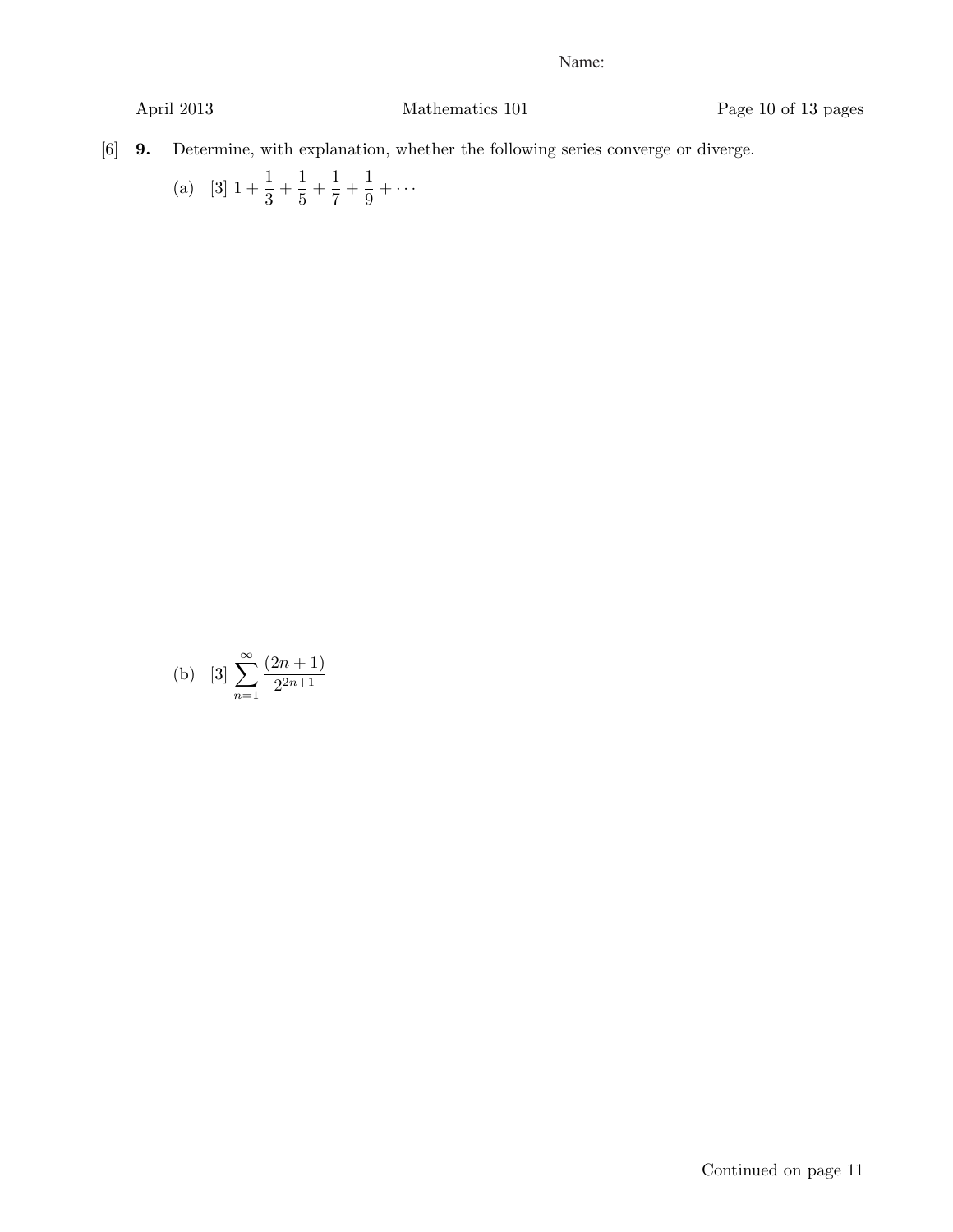| April 2013 | Mathematics 101 | Page 11 of 13 pages                                                                                                       |
|------------|-----------------|---------------------------------------------------------------------------------------------------------------------------|
|            | $x)$ .          | [6] <b>10.</b> (a) [3] Find the power-series representation for $\int \frac{1}{1+x^3} dx$ centred at 0 (i.e. in powers of |

(b) [3] The power series above is used to approximate  $\int_{0}^{1/4}$ 0  $\frac{1}{1+x^3}$  dx. How many terms are required to guarantee that the resulting approximation is within  $10^{-5}$  of the exact value? Justify your answer.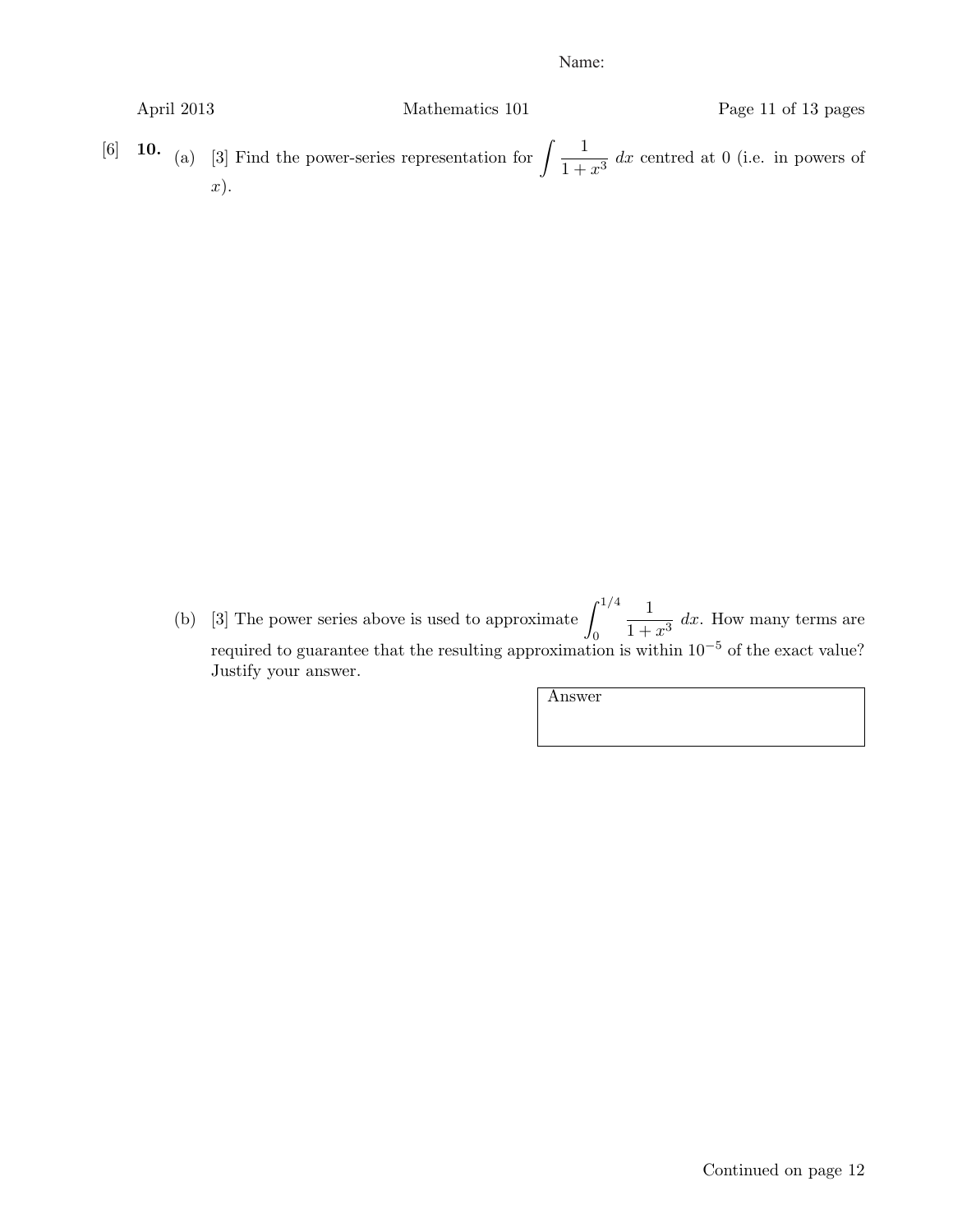April 2013 Mathematics 101 Page 12 of 13 pages

[6] 11. Consider the power series  $\sum_{n=1}^{\infty}$  $n=1$  $(-1)^n(x+2)^n$  $\frac{(x+2)}{\sqrt{n}}$ , where x is a real number. Find the interval of convergence of this series.